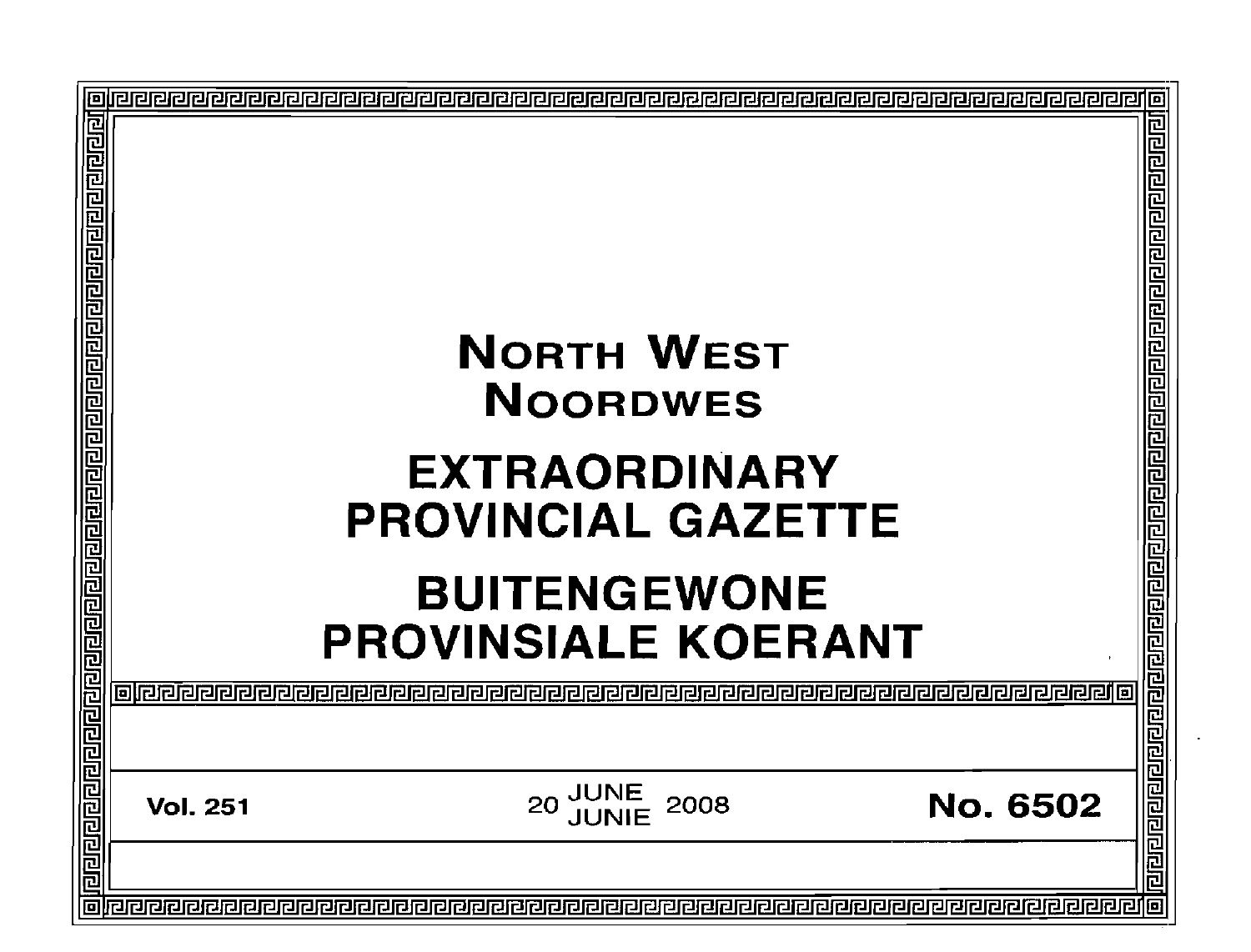| <b>CONTENTS</b> |                               |             |                |  |
|-----------------|-------------------------------|-------------|----------------|--|
| No.             |                               | Page<br>No. | Gazette<br>No. |  |
|                 | <b>LOCAL AUTHORITY NOTICE</b> |             |                |  |
| 250             |                               |             | 6502           |  |

 $\sim$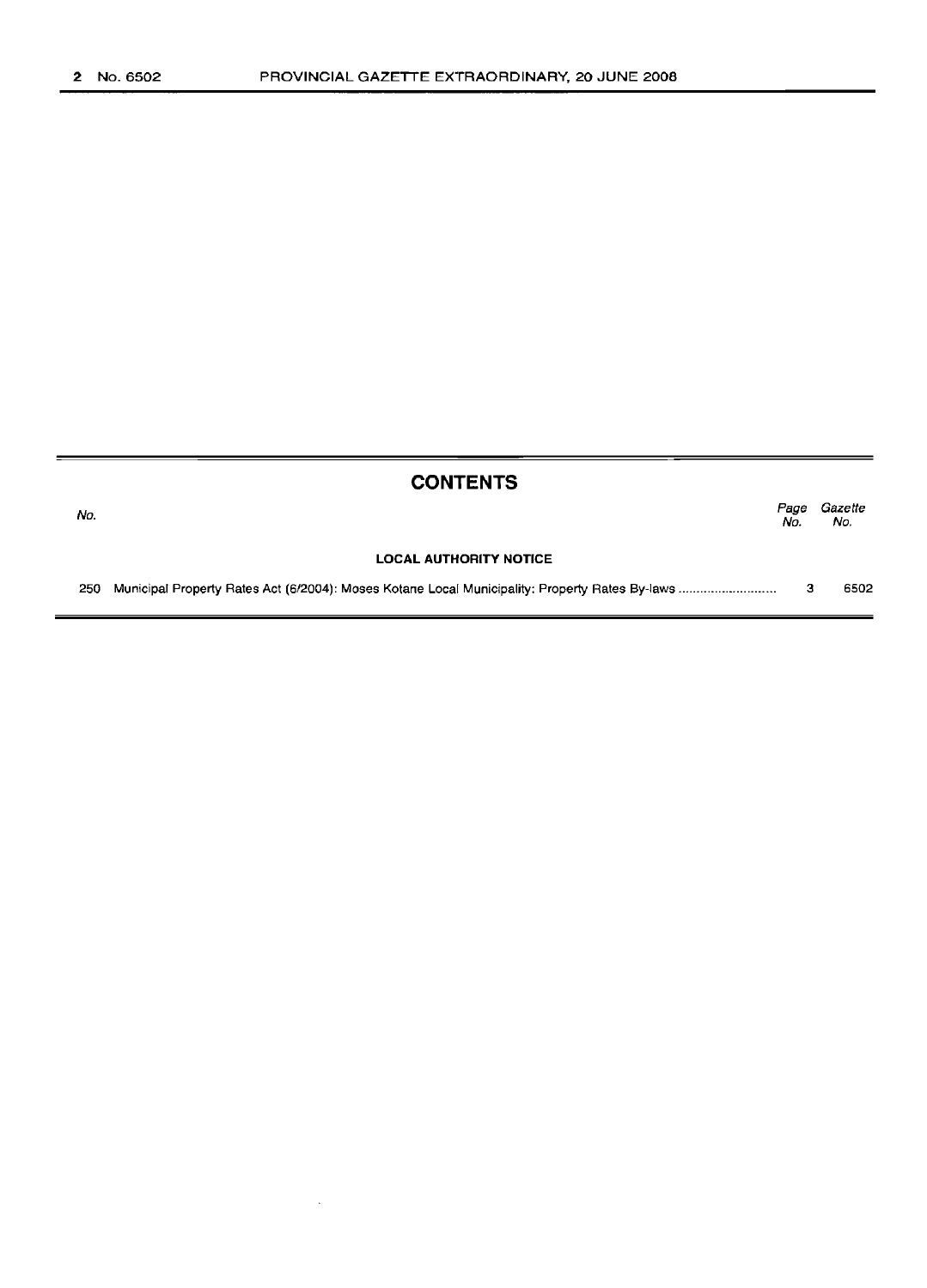# **LOCAL AUTHORITY NOTICE**

#### LOCAL AUTHORITY NOTICE 250

#### MOSES KOTANE LOCAL MUNICIPALITY

### PROPERTY RATES BY-LAW

Whereas Section 6 of the Municipal Property Rates Act, 2004 (No. 6 of 2004) requires a municipality to adopt by-laws to give effect to the implementation of its rates policy.

Now therefore the Municipal Council of the Moses Kotane Local Municipality approves and adopts the following rates by-law.

#### 1. Definitions

For the purpose of these by-laws any word or expression to which a meaning has been assigned in the Local Municipal Property Rates Act, 2004 (No.6 of 2004) shall bear the same meaning in these by-laws and unless the context indicates otherwise-

"act" means the Municipal Property Rates Act, 2004 (No.6 of 2004).

"approved rates" means the cent in the Rand rate approved by the municipal council applicable for the financial year

"flat rate" means

"municipality" means the municipal council for the municipal area of the Moses Kotane Local Municipality (NW 375). .

"trading services" means services provided by a municipality that can generates a profit that and that can be used to subsidise community services (e.g. - Electricity, water)

"economic services" means services provided by a municipality at a tariff where the income and cost of the service will break even  $-$  not to make a loss (e.g. - refuse removal, sewerage)

# 2. Rating of property

In terms of section 2(3) of the Act the power of the municipality to levy rates on property is subject to-

- (a) Section 229(1 )(a) of the Constitution,
- (b) The provisions of the Act,
- (c) The municipality's rates policy; and
- (d) This by-law.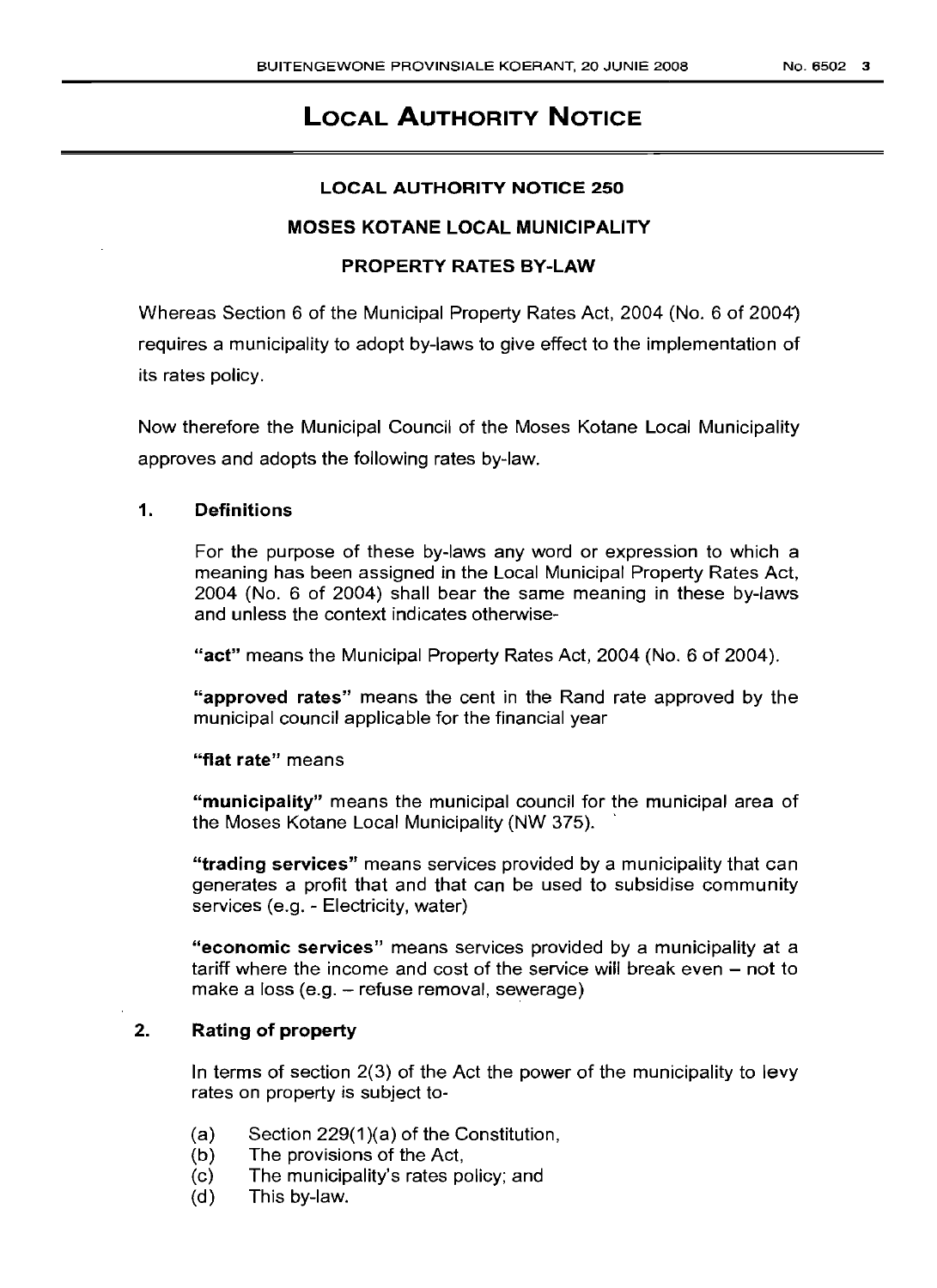#### 3. General principles

- 3.1 Rates are levied as an amount in the rand based on the market value of all rateable property contained in the municipality's valuation roll
- 3.2 Criteria are provided for the determination of categories of property and owners and for the purpose of levying different rates on categories of property and owners.
- 3.3 Different rates will be levied for different categories of rateable property.
- 3.4 Relief measures in respect of payment for rates will not be granted to any category of property or owners on an individual basis, other than by way of an exemption, rebate or reduction in terms of the municipality's rates policy.
- 3.5 All ratepayers with similar properties will be treated the same.
- 3.6 The ability of a person to pay rates will be taken into account.
- 3.7 Provision will be made for the promotion of local economic and social development and a sustainable local government.
- 3.8 Rates will be based on the value of all rateable property and the amount required by the municipality to balance the operating budget.

#### 4. Classification of services and expenditure

- 4.1 The municipal manager or his/her nominee subject to the guidelines provided by the National Treasury and Executive Mayor or Committee and principles contained in the rates policy will classify services, categorise expenditure and create cost centres to prevent that property rates subsidise trading and economic services
- 4.2 Trading and economic services will be ring fenced and financed from service charges while community and subsidised services will be financed from profits on trading and economic services, regulatory fees and rates and rates related income.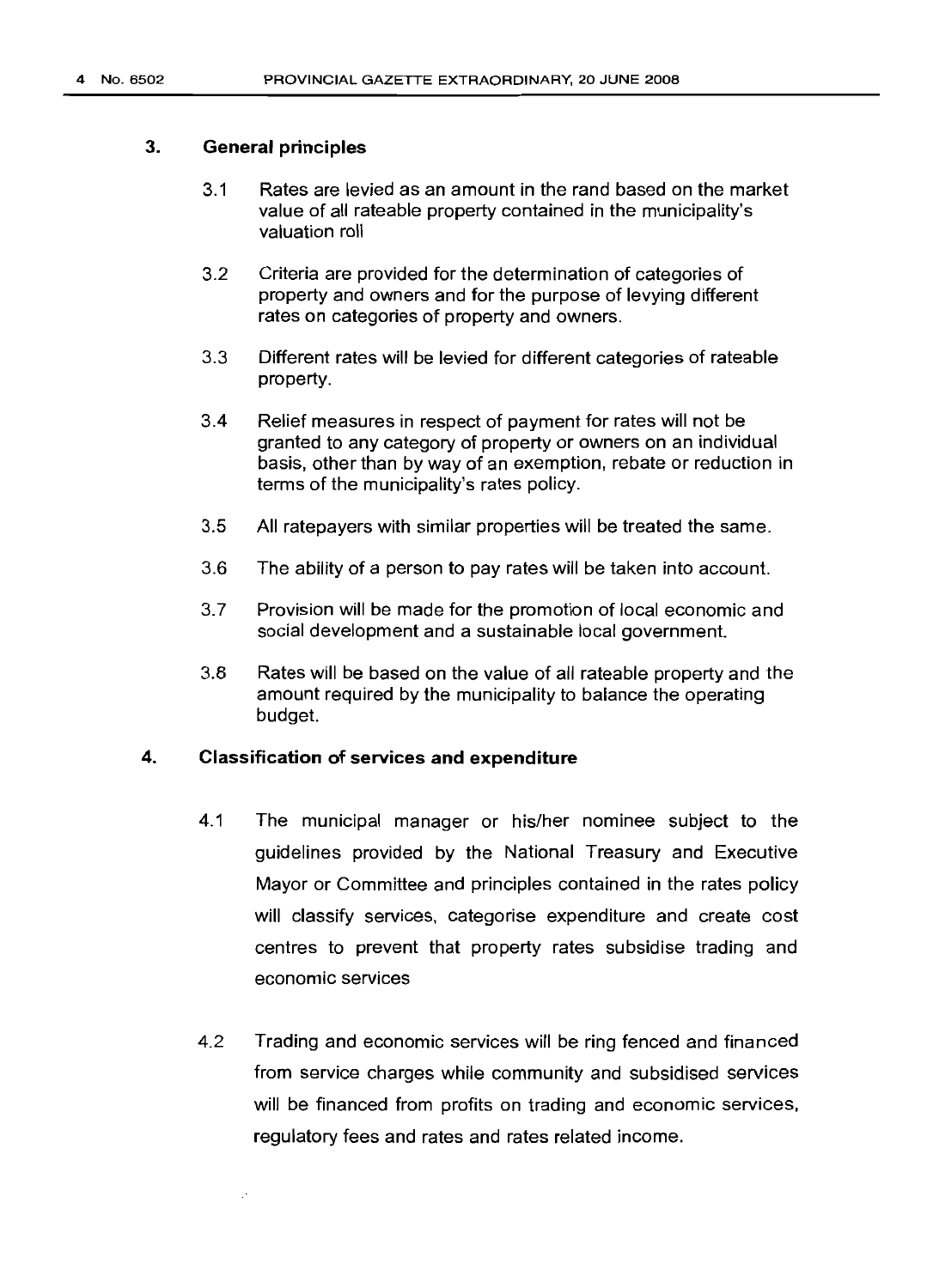### 5. **Categories of properties and owners**

- 5.1 In terms of Section 3(3) of the Act the municipality must determine the criteria for the determination of categories of property and owners for granting exemptions, reductions and rebates and criteria if it levies different rates for different categories of property.
- 5.2 In terms of sections 8(1) and 15(1) read in conjunction with section 19 of the Act the municipality may exempt a category of owner of property from rates or grant a rebate or reduction in the rates.
- 5.3 The criteria for categories of property and owners and the different categories of property and owners are reflected in the municipality's rates policy and adjusted annually, during the budget process.
- 6. Properties used for multiple purposes
	- 6.1 Rates on properties used for multiple purposes will be levied as follows:
	- $(a)$  In accordance with the "permitted use of the property", if the permitted use of the property is regulated;
	- (b) In accordance with the "dominant use of the property" if  $(a)$ cannot be applied; or
	- $(c)$  In accordance with the "different uses" by apportioning the market value of a property to the different purposes for which the property is used if both (a) and (b) above cannot be applied.

## 7. **Differential rating**

- 7.1 Criteria for differential rating on different categories of properties in terms of section 8(1) of the Act will be according to-
	- (a) The use of the property.
	- (b) Permitted use of the property; or
	- (c) Geographical area in which the property is situated.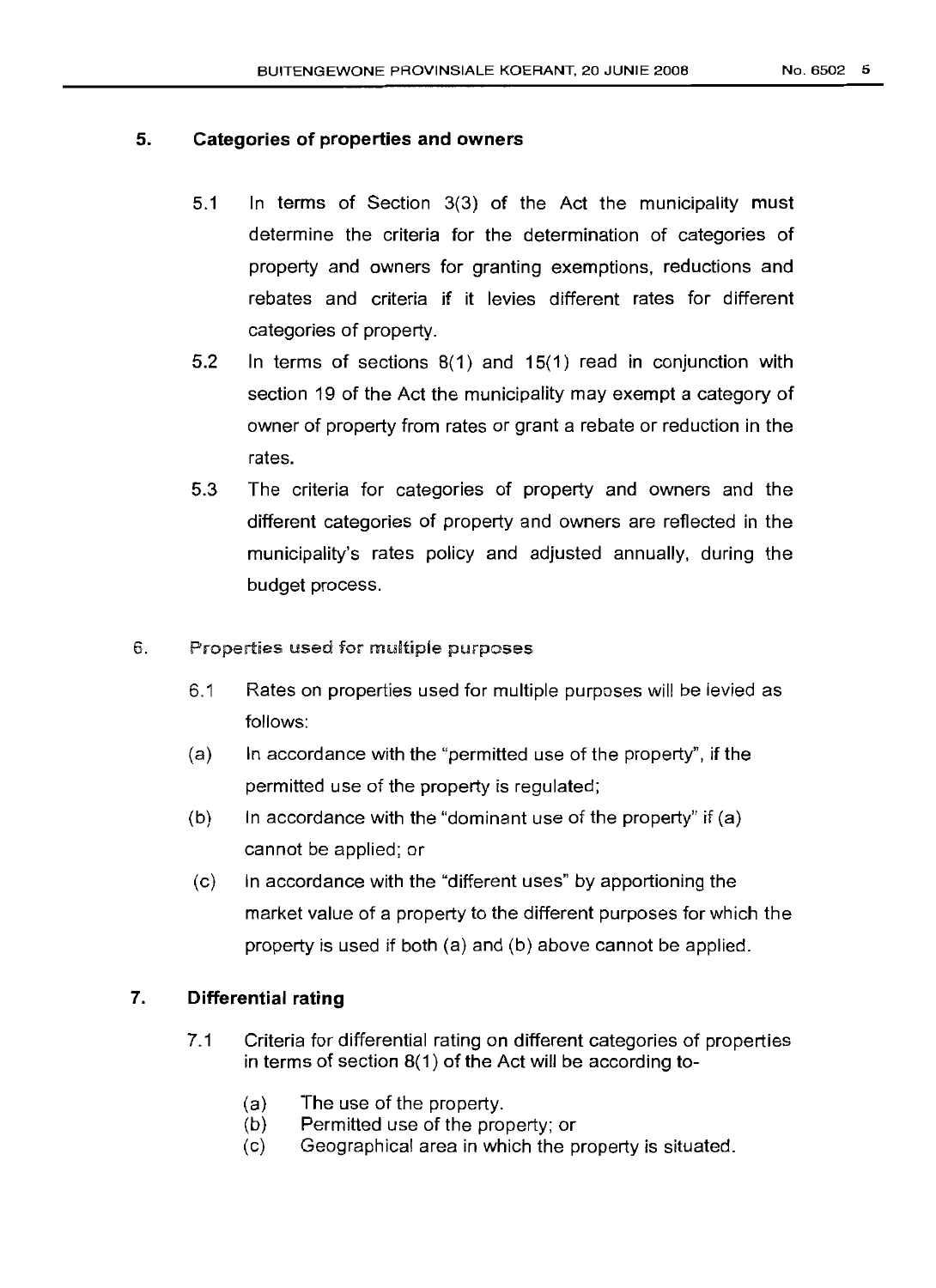7.2 Differential rating among the various property categories will be done by way of setting a rate for each property category

and/or

by way of reductions and rebates,

#### 8. Criteria for exemptions, reductions and rebates

Criteria for determining categories of owners of property for the purpose of granting exemptions, rebates and reductions in terms of Section 15(2) of the Act will be according to-

- (a) indigent status of the owner of a property
- (b) sources of income of the owner of a property
- (c) owners of property situated within an area affected by
	- i. a disaster within the meaning of the Disaster Management Act, 2002 (Act No. 57 of 2002); or
	- ii. any other serious adverse social or economic conditions;
- (d) owners of residential properties with a market value below a determined threshold; or
- (e) owners of agricultural properties who are bona fide farmers

### 9. Exemptions

9.1 Over and above the exemptions provided for in sections 16 and 17 of the Act specific categories of property as indicated in the table below are exempted from the payment of rates within the meaning of section  $15(1)(a)$  of the Act and  $9(2)$  to  $9(7)$  of this bylaw.

| Description of category of property | Criteria          |
|-------------------------------------|-------------------|
| Residential                         | 9(3)              |
| Municipal properties                | 9(2)              |
| Public service infra-structure      | $9(5)$ and $9(7)$ |
| Cemeteries and crematoriums         | $9(4)$ and $9(7)$ |
| <b>Public Benefit organizations</b> | $9(6)$ and $9(7)$ |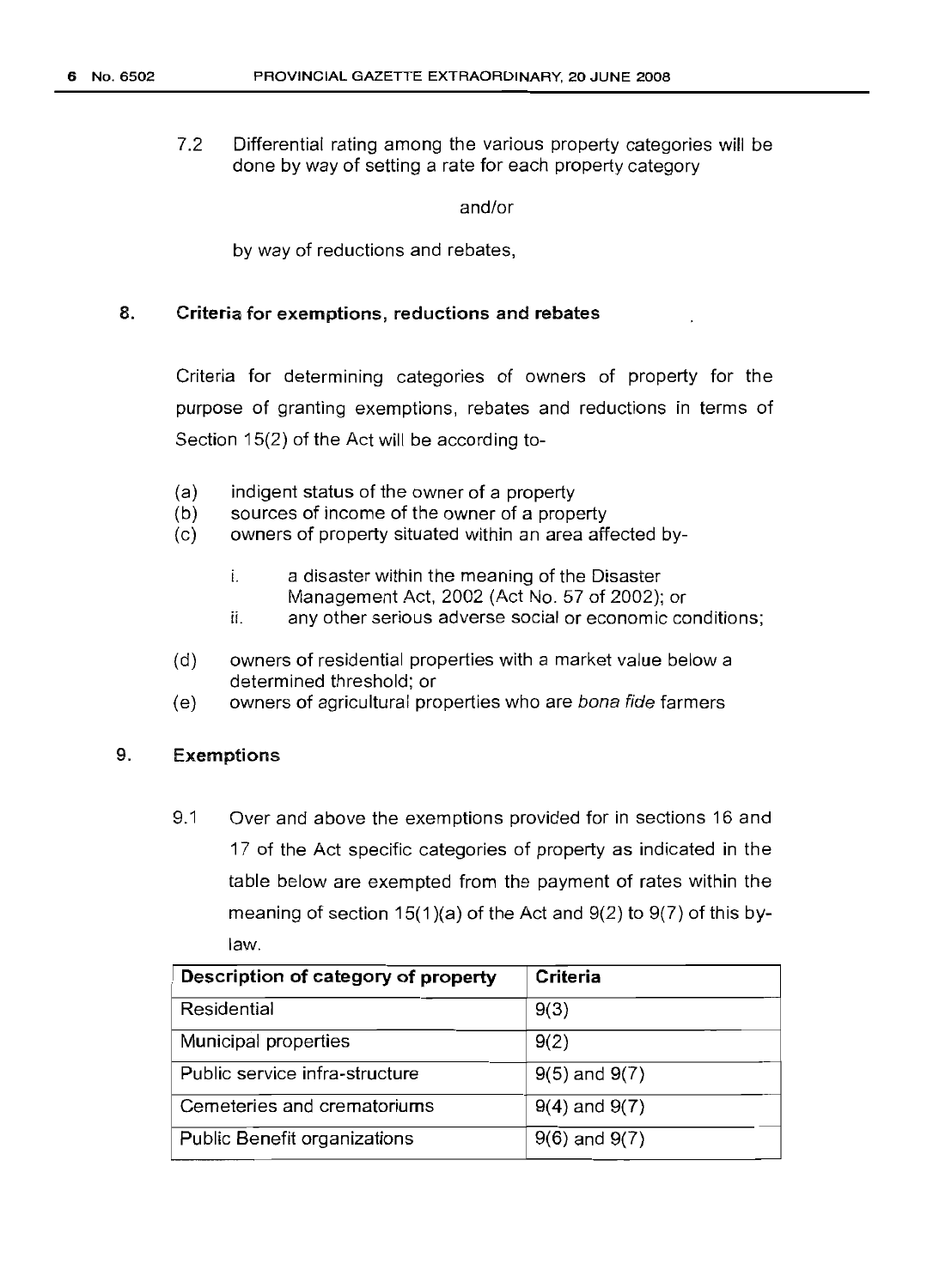# 9.2 Municipal properties

Subject to a majority decision, a municipality may exempt the following municipal properties from paying rates as it will increase the rates burden or service charges to property owners or consumers.

- (a) rateable properties registered in the name of the municipality and is let to the employees of the municipality for residential purposes,
- (b) rateable property registered in the name of another municipality if such property is used in connection with the supply of electricity, water, gas or sewerage services, or
- (c) rateable property registered in the name of the municipality and which is let by the municipality for a nominal rate as determined by the municipality.

#### **except**

- (d) If any property belonging to a municipality is disposed off to any person, he shall be considered to be the owner liable for the payment of rates from the date he takes possession.
- \* **Municipal properties are exempted from paying rates as it will increase the rates burden or service charges to property owners or consumers.**
	- 9.3 All residential properties with a market value of less than R 17 000 are exempted from paying rates. The R 15 000 impermissible rates contemplated in terms of section 17(1) (h) of the Property Rates Act is included in the R 17 000 amount. This is an important part of the council's indigent policy and is aimed primarily at alleviating poverty.
	- 9.4 Cemeteries and crematoria registered in the names of private persons and operated not for gain.
	- 9.5 Public service infrastructure
	- 9.6 Public benefit organisations as provided for in the Rates Policy may apply for the exemption of property rates subject to submitting a tax exemption certificate issued by the South African Revenue Services (SARS) as contemplated in Part 1 of the Ninth Schedule of the Income Tax Act, 1962 (No 58 of 1962):
	- 9.7 Exemptions will be subject to the following conditions:
		- (a) all applications must be addressed in writing to the municipality in the prescribed manner or application form;
		- (b) a SARS tax exemption certificate must be attached to all applications;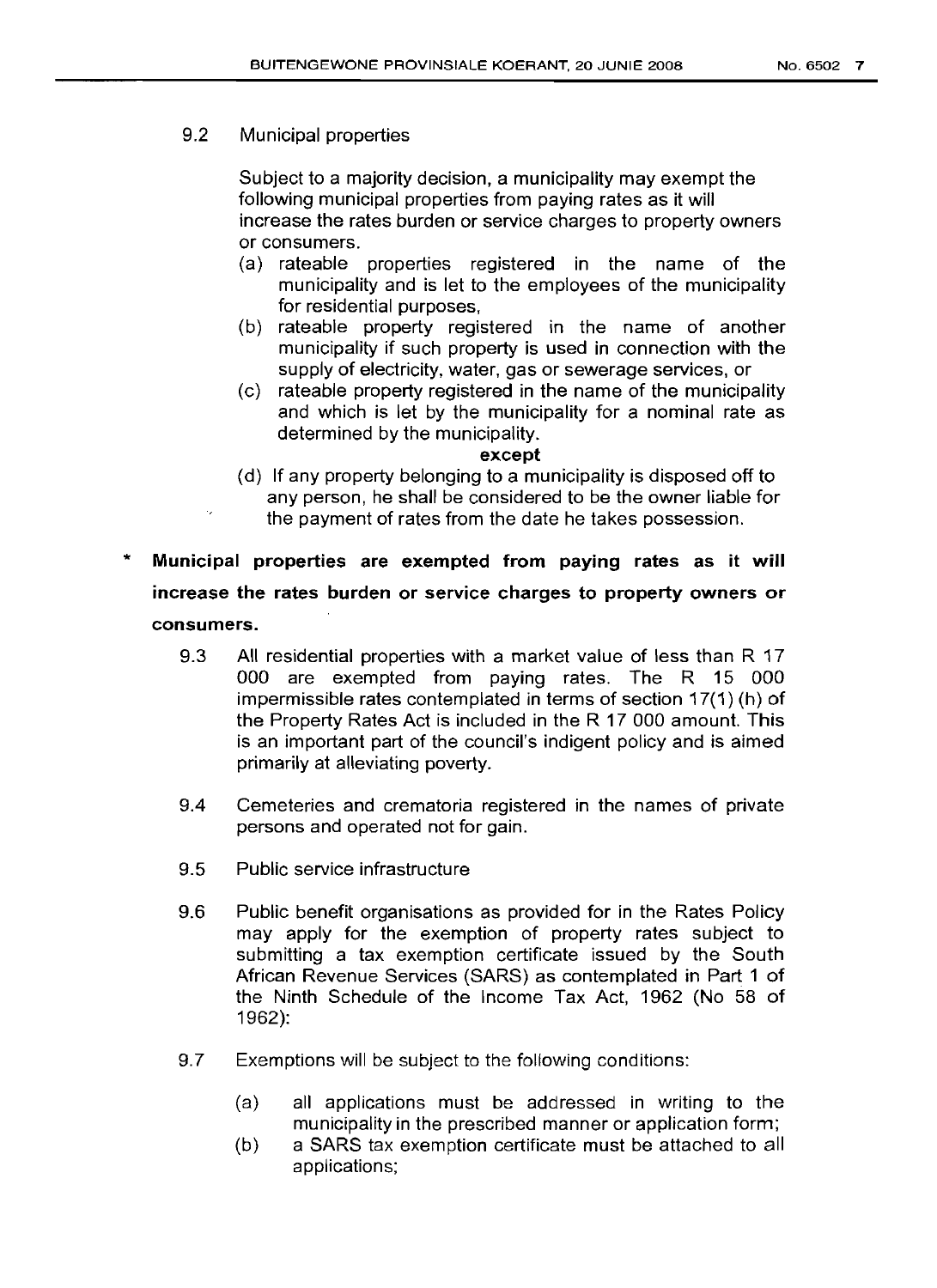- (c) the municipal manager or his/her nominee must approve all applications;
- (d) applications must reach the municipality before the end of October preceding the start of the new municipal financial year for which relief is sought; and
- (e) the municipality reserves the right to refuse exemptions if the details supplied in the application form are incomplete, incorrect or false.

#### **10. REBATES**

#### 10.1 **Categories of properties**

10.1.1 The municipality may grant rebates or reduction within the meaning of section 15(1) (b) of the Act on the rates to the owners of the following categories of properties and subject to the criteria and conditions contained in 10(2) to 10(3) of this by-law:

| Description of category of property             | Criteria |
|-------------------------------------------------|----------|
| (a) Residential                                 | 10(1)(4) |
| (b) Industrial                                  | 10(1)(2) |
| (c) Business/commercial                         | 10(1)(2) |
| (d) Agricultural                                | 10(1)(5) |
| (e) State-owned properties                      | 10(1)(3) |
| (f) Property below a prescribed valuation level | 10(1)(6) |

- 10.1.2 The municipality may grant rebates to rateable enterprises that promote local, social and economic development in its area of jurisdiction, based on its Local, Social and Economic Development Policy.
	- i. The following criteria will apply:
		- a. job creation in the municipal area;
		- b. social upliftment of the local community; and
		- c. creation of infrastructure for the benefit of the local community.
	- ii. Rebates may be granted on application as prescribed to:
		- a. a business plan submitted in respect of the company indicating how the local, social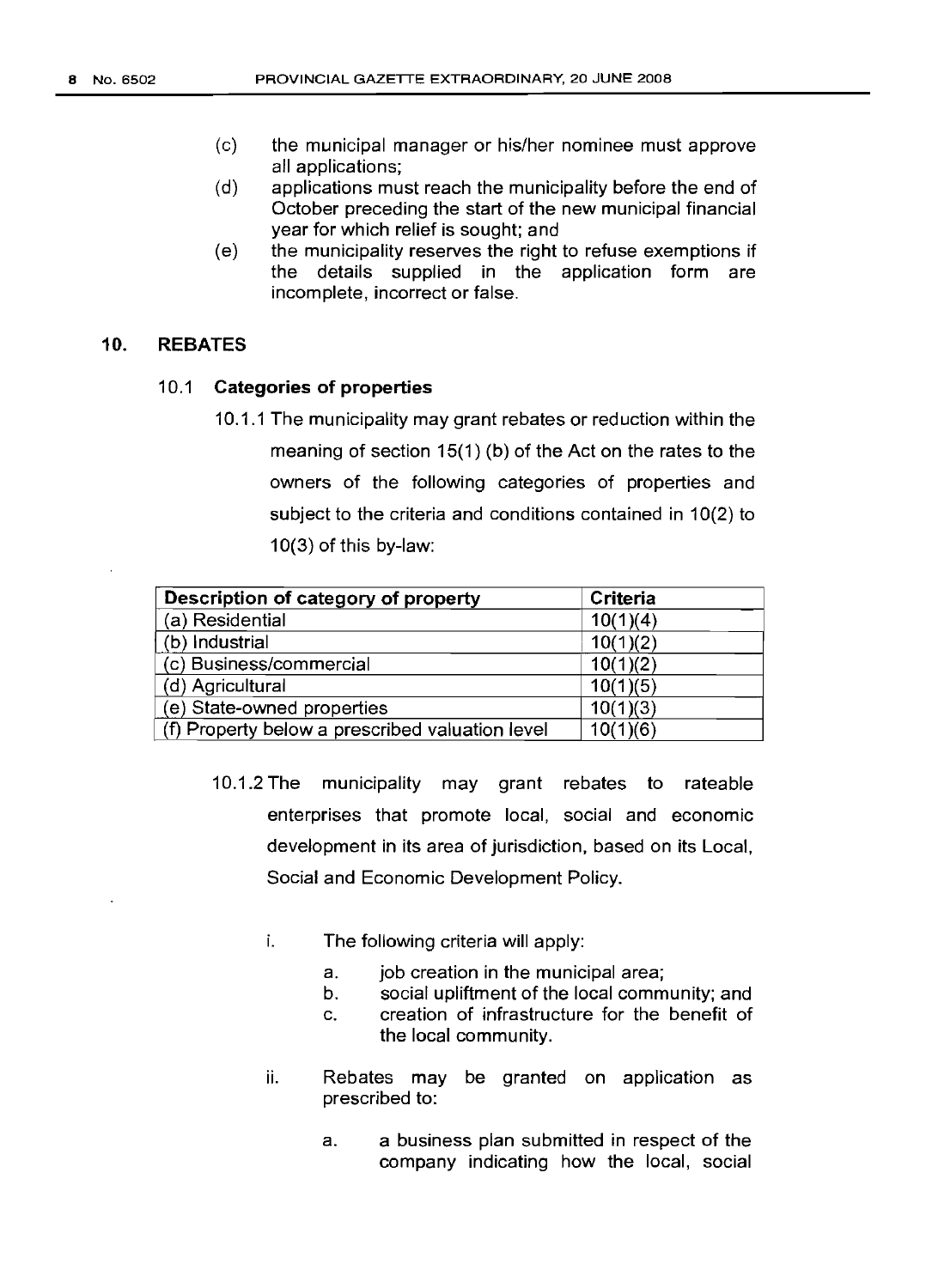and economic development objectives of the municipality are going to be met;

- b. an implementation plan submitted and certified by auditors of the company stating that the objectives have been met in the first year after establishment and how the business entity plans to continue to meet the objectives;
- c. an assessment by the municipal manager or his/her nominee indicating that the business entity qualifies; and
- d. approval of the application by a municipal council resolution.
- 10.1.3 State properties

The municipality may grant a percentage rebate as determined in schedule A.

10.1.4 Residential properties

The municipality may grant a percentage rebate as determined in schedule A, which applies to improved residential property that is:

- i. used predominantly for residential purposes, with not more than two dwelling units per property,
- ii. registered in terms of the Sectional Titles Act,
- iii. owned by a share-block company, or
- iv. a rateable residence on property used for or related to educational purposes
- 10.1.5 Agricultural property rebate
	- i. Agricultural properties may be granted a rebate subject to the owner providing the municipality with required information and proof in an affidavit received not later than 30 September each year.
	- ii. Qualifying requirements are that the owner should provide proof that he is registered as a bona fide farmer with SARS,
		- or
	- iii. where the owner is not taxed as a farmer, proof must be submitted that income from farming activities exceeds 40% of the household income.
	- iv. The following rebates may be applicable on the following as determined in schedule A:
		- a. if there are no municipal roads next to the property.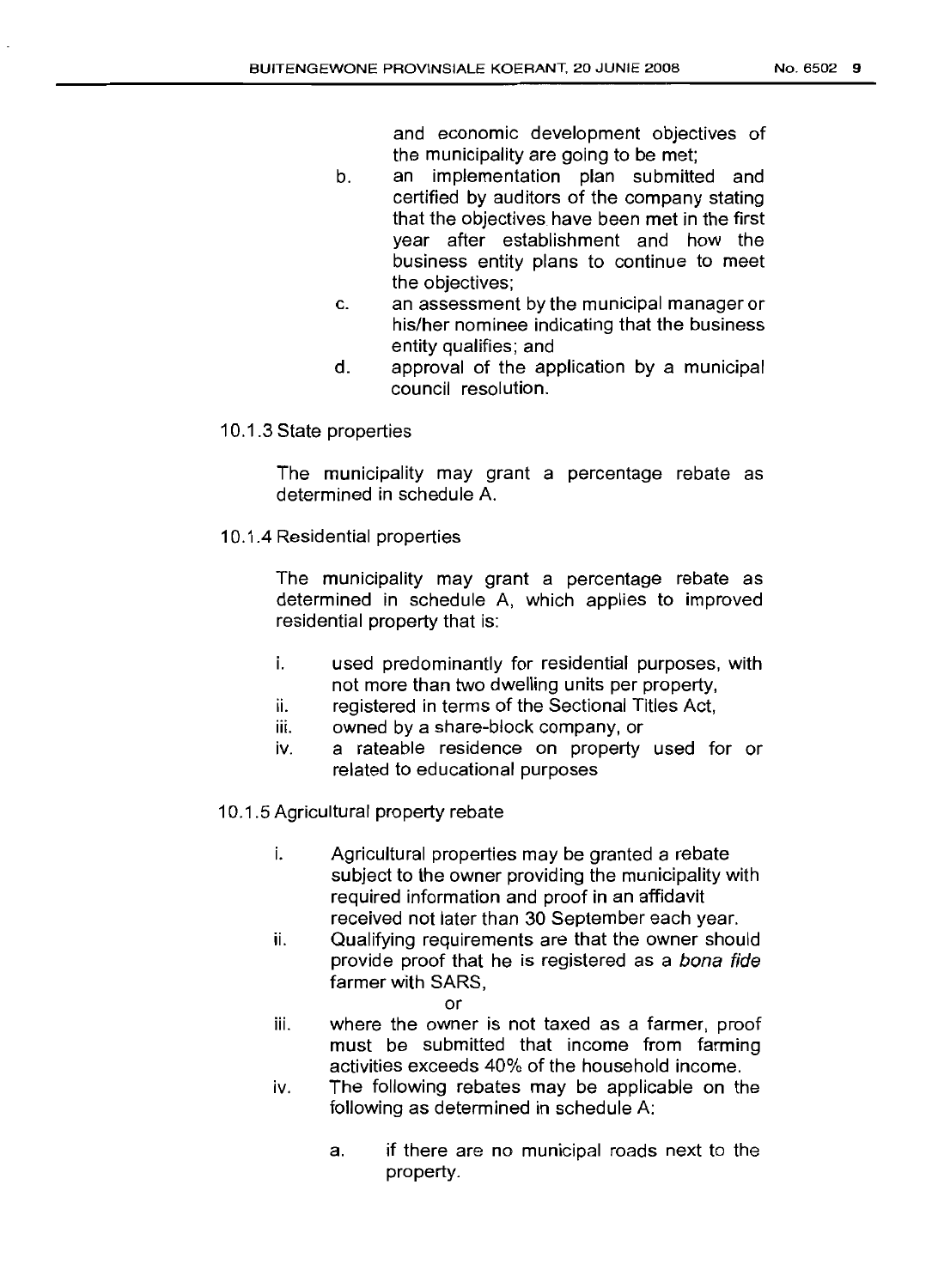- b. if there is no municipal sewerage to the property.
- c. if there is no municipal electricity to the property.
- d. if water is not supplied by the municipality
- e. if there is no refuse removal that is provided by the municipality.
- f. A rebate may be granted to agricultural property that contributes substantially to job creation, and the salaries/wages of farm workers are reasonable, e.g. if they meet minimum standards set by government or if they are in line with the sector's average.
- g. rebate, if the owner is providing permanent residential property to the farm workers and such property is registered in the name of these farm workers, proof must be provided.
- h. rebate, if such residential properties are provided with potable water.
- i. rebate, if the farmer for the farm workers electrifies such residential properties.
- j. rebate, if the farmer is availing his land/buildings to be used for cemetery, education and recreational purposes of the farm workers' children and nearby community in general, etc.
- 10.1.6 Properties with a market value below a prescribed valuation level may instead of a rate determined on the market value may be rated on a flat rate per property.

### 10.2 **Categories of owners**

10.2.1 The following categories of owners of rateable properties may be granted a rebate on rates levied by the municipality within the criteria of section 15(1) (b) of the Act:

| Description of Category of<br>∣ Owners | ' Criteria |
|----------------------------------------|------------|
| Retired and disabled persons           | 10(2)(b)   |

10.2.2 Criteria for granting rebates to category of owners

(i) To qualify for a retired and disabled persons rate rebate, the rebate a property owner must: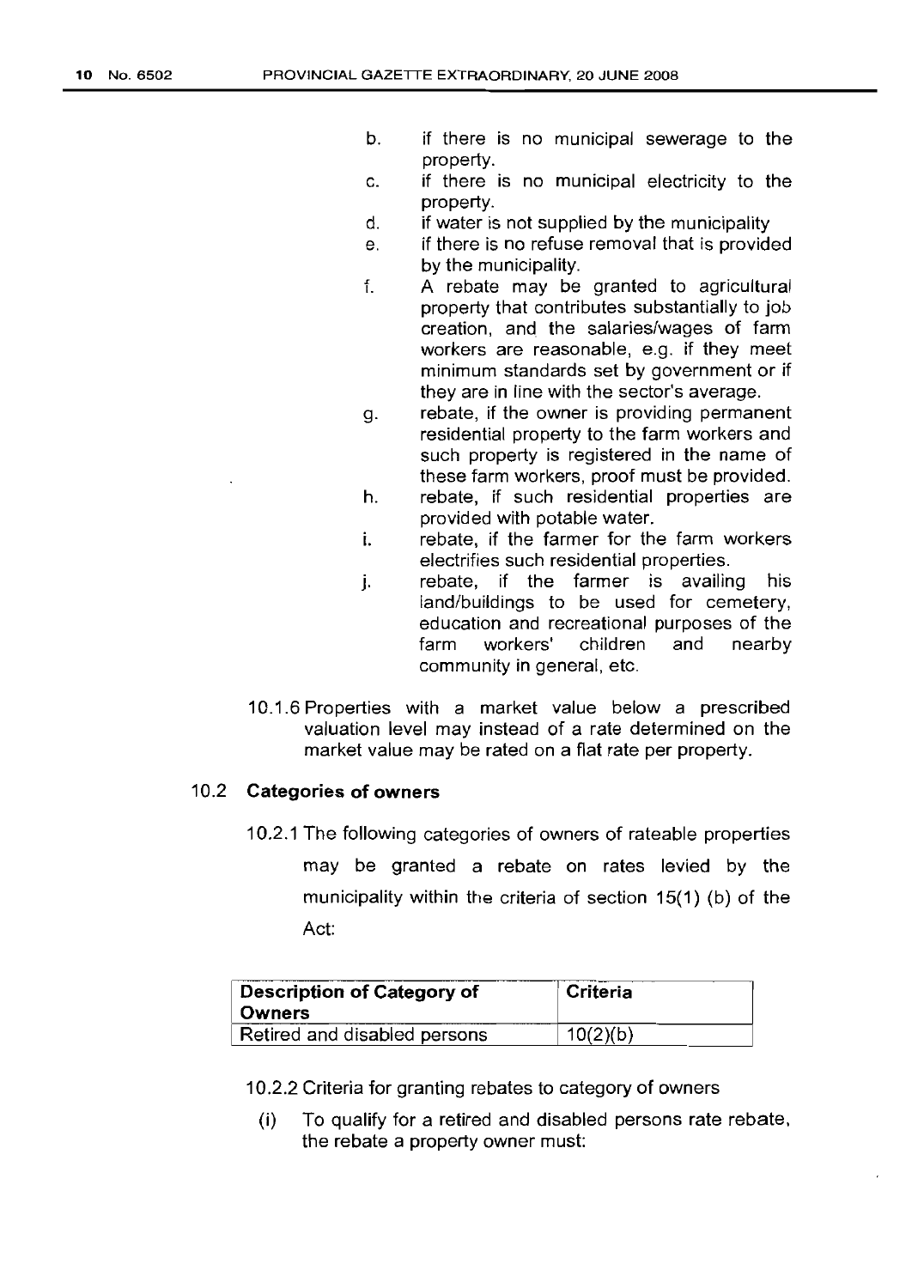- a. occupy the property as his/her primary residence;
- b. be at least 60 years of age or in receipt of a disability pension. from the Department of Social Development and any other approved pension funds;

#### \* **Municipality can use a sliding scale as determined in Schedule A**

- c. be in receipt of a total monthly income from all sources (including income of spouses of owner) not exceeding R2 700;
- d. not be the owner of more than one property; and
- (ii) Property owners must apply on a prescribed application form for a rebate as determined by the municipality.
- (iii) Applications must be accompanied by
	- a. a certified copy of the bar coded identity document. passport, driver's license, birth certificate or any other proof of the owner's age which is acceptable to the municipality;
	- b. sufficient proof of income of the owner and his/her spouse/s;
	- c. an affidavit from the owner;
	- d. if the owner is a disabled person proof of a disability pension payable by the state must be supplied; and
	- e. if the owner has retired at an earlier stage for medical reasons proof thereof must be submitted.
	- f. be in receipt of a total monthly income from all sources (including income of spouses of owner) as determined in schedule A.
- (iv) These applications must reach the municipality before the end of September preceding the start of the new municipal financial year for which relief is sought.
- (v) The municipality retains the right to refuse rebates if the details supplied in the application form are incomplete, incorrect or false.

# **11. Reductions**

- 11.1 A reduction in the municipal valuation as contemplated in section 15(1)(b) of the Act will be granted where the value of a property is affected by-
	- 11 .1.1 a disaster within the meaning of the Disaster Management Act, 2002 (Act No. 57 of 2002); or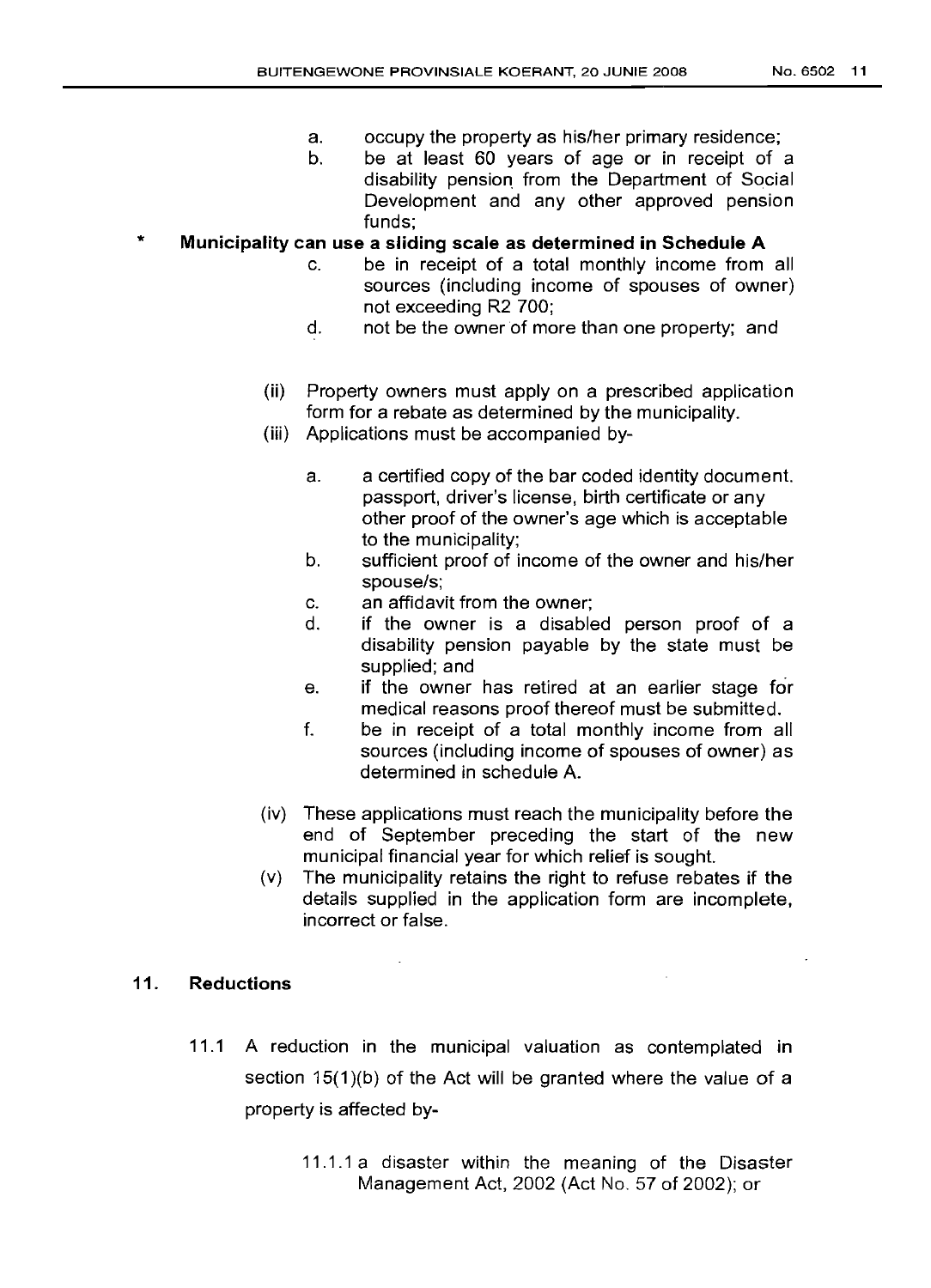- 11.1.2 any other serious adverse social or economic conditions
- 11.2 The reduction will be in relation to the certificate issued for this purpose by the municipal valuer,
- 11.3 All categories of owners can apply for a reduction in the valuation of the property as prescribed above,
- 11.4 Owners of the following categories of rateable property situated within the municipality may be granted a reduction within the meaning of section 15(1) (b) of the Act on the rates payable in respect of their properties and subject to the conditions contained in section 11(1) of this by-law:

| Description of category of property                   | Criteria |
|-------------------------------------------------------|----------|
| (a) Residential                                       | 11(1)    |
| (b) Industrial                                        | 11(1)    |
| (c) Business                                          | 11(1)    |
| (d) Agricultural                                      | 11(1)    |
| (e) state-owned properties                            | 11(1)    |
| (f) Municipal properties                              | 11(1)    |
| (g) Public service infra-structure                    | 11(1)    |
| (h) Informal settlements                              | 11(1)    |
| (i) Properties -                                      |          |
| (i) Acquired through the Provision of Land            | 11(1)    |
| Assistance Act, 1993, or the Restitution of Land      |          |
| Rights Act, 1994, or                                  |          |
| (ii) which is subject to the Communal Property        | 11(1)    |
| Associations Act, 1996                                |          |
| (j) Protected areas                                   | 11(1)    |
| (k) National monuments                                | 11(1)    |
| (I) Public benefit organizations (Part 1 of the Ninth | 11(1)    |
| Schedule to the Income Tax Act)                       |          |
| (m) Multiple purposes                                 | 11(1)    |
| (n) Private towns serviced by the developers          | 11(1)    |
| (o) private towns serviced and maintained by the      | 11(1)    |
| developers                                            |          |

- 11.5 Criteria for granting reductions
	- i. A reduction in the municipal valuation as contemplated in section 15(1)(b) of the Act may be granted where the value of a property is affected by fire damage, floods or is demolish.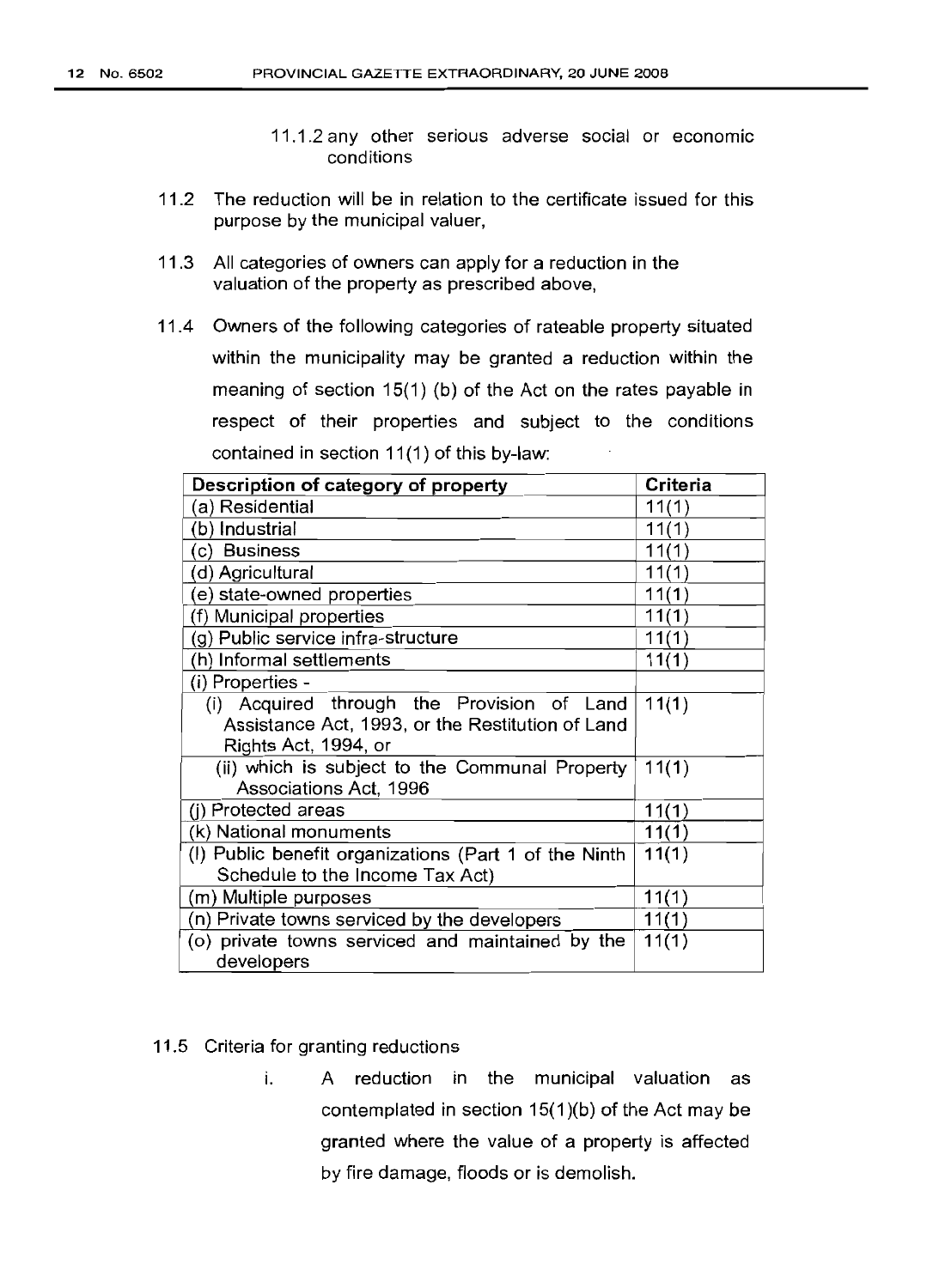ii. The reduction will be in relation to the certificate issued for this purpose by the municipal valuer.

### 12. **COMPULSORY PHASING IN OF RATES**

#### Newly Rateable Properties

Rates levy on newly rateable property will be phased in over a period of three financial years.

The phasing-in discount will be determined as follow:

- (a) In the first year, 75% discount on the rates for the year applicable on the property,
- (b) in the second year, 50% discount on the rates for the year applicable on the property,
- (c) in the third year, 25% discount on the rates for the year applicable on the property,

#### Newly Rateable property owned and used by Public Benefit Organisations

Rates levied on newly rateable property owned and used by organisations conducting specified public benefit activities and registered in terms of the Income Tax Act for those activities will be phased in over a period of four financial years.

The phasing-in discount will be determined as follow:

- (a) In the first year no rates will be levied on the property concerned,
- (b) In the second year, 75% discount on the rates for the year applicable on the property,
- (c) in the third year, 50% discount on the rates for the year applicable on the property,
- (d) in the fourth year, 25% discount on the rates for the year applicable on the property,

### Rates on Property belonging to a land reform beneficiary or his/her heirs

The exclusion on property belonging to a land reform beneficiary or his/her heirs from levying of rates will lapses ten years from the date on which such beneficiary's title was registered in the office of the Registrar of Deeds,

After the exclusion period has lapsed, rates payable on the properties concerned will be phased-in over a period of three financial years.

The phasing-in discount will be determined as follow:

- (a) In the first year, 75% discount on the rates for the year applicable on the property,
- (b) in the second year, 50% discount on the rates for the year applicable on the property,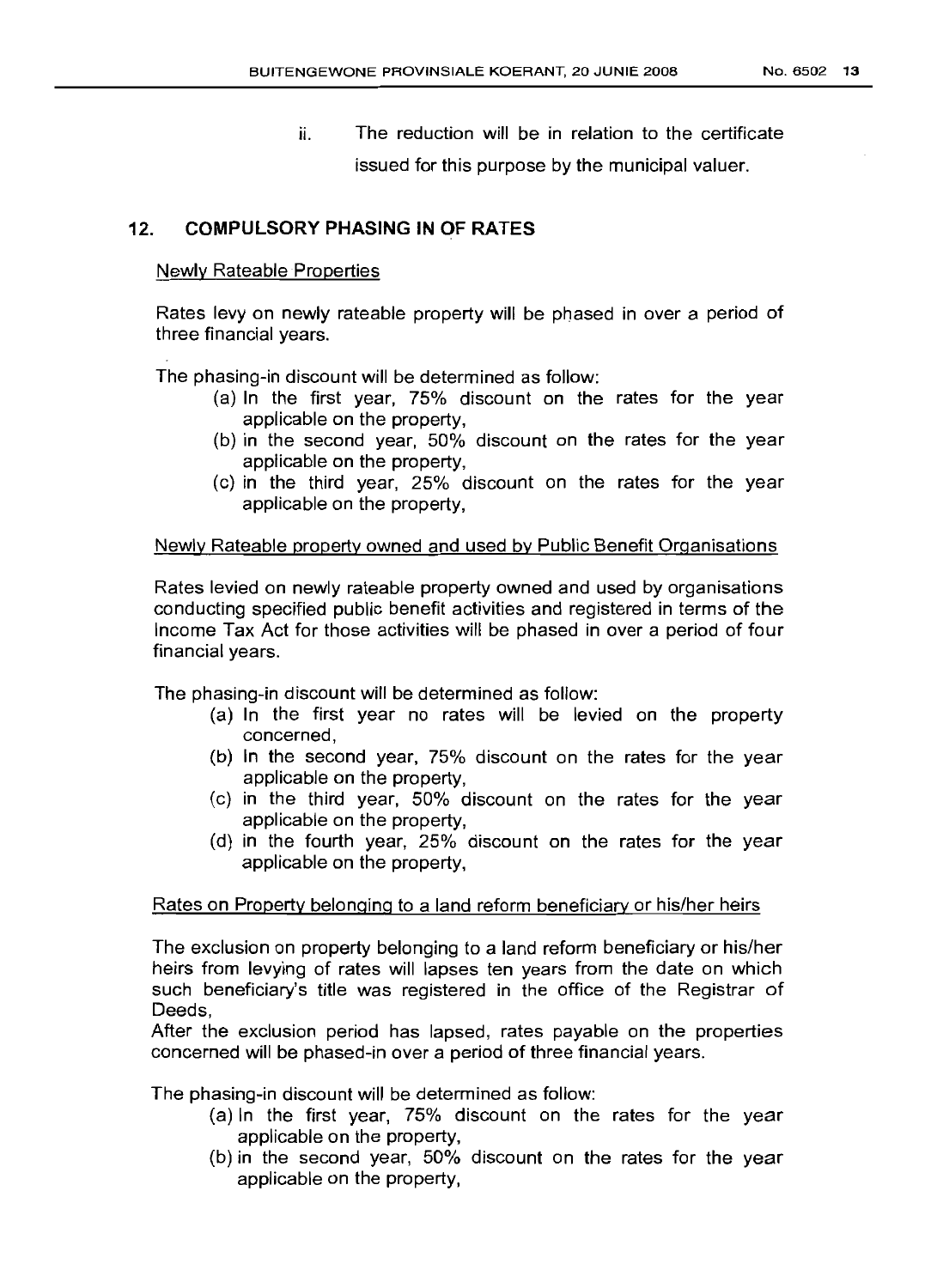(c) in the third year, 25% discount on the rates for the year applicable on the property,

#### 13 Rates increases

- (1) The municipality may consider increasing rates annually during the budget process in terms of the guidelines issued by National Treasury from time to time.
- (2) Rate increases will be used to finance the increase in operating costs of community and subsidised services. Rates will not be used to subsidise trading and economic services.
- (2) Relating to community and subsidised services the following annual adjustments will be made:
	- (a) All salary and wage increases as agreed at the South African Local Government Bargaining Council as well as increases of Section 57 managers
	- (b) An inflation adjustment for general expenditure, repairs and maintenance and contributions to statutory funds, and
	- (c) Additional depreciation costs or interest and redemption on loans associated with the assets created during the previous financial year.
- (4) Extraordinary expenditure related to community services not foreseen during the previous budget period and approved by the council during a budget review process may be financed by an increase in property rates.
- (5) Affordability of rates to ratepayers.
- (6) All increases in property rates will be communicated to the locat community in terms of the municipality's policy on community participation.

#### 14. Notification of rates

- (1) The municipality will give notice of all rates approved at the annual budget meeting at least 30 days prior to the date that the rates become effective. Accounts delivered after the 30 days notice will be based on the new rates.
- (2) A notice stating the extent of the municipality's resolution and the date on which the new rates become operational will be displayed by the municipality at places provided for that purpose.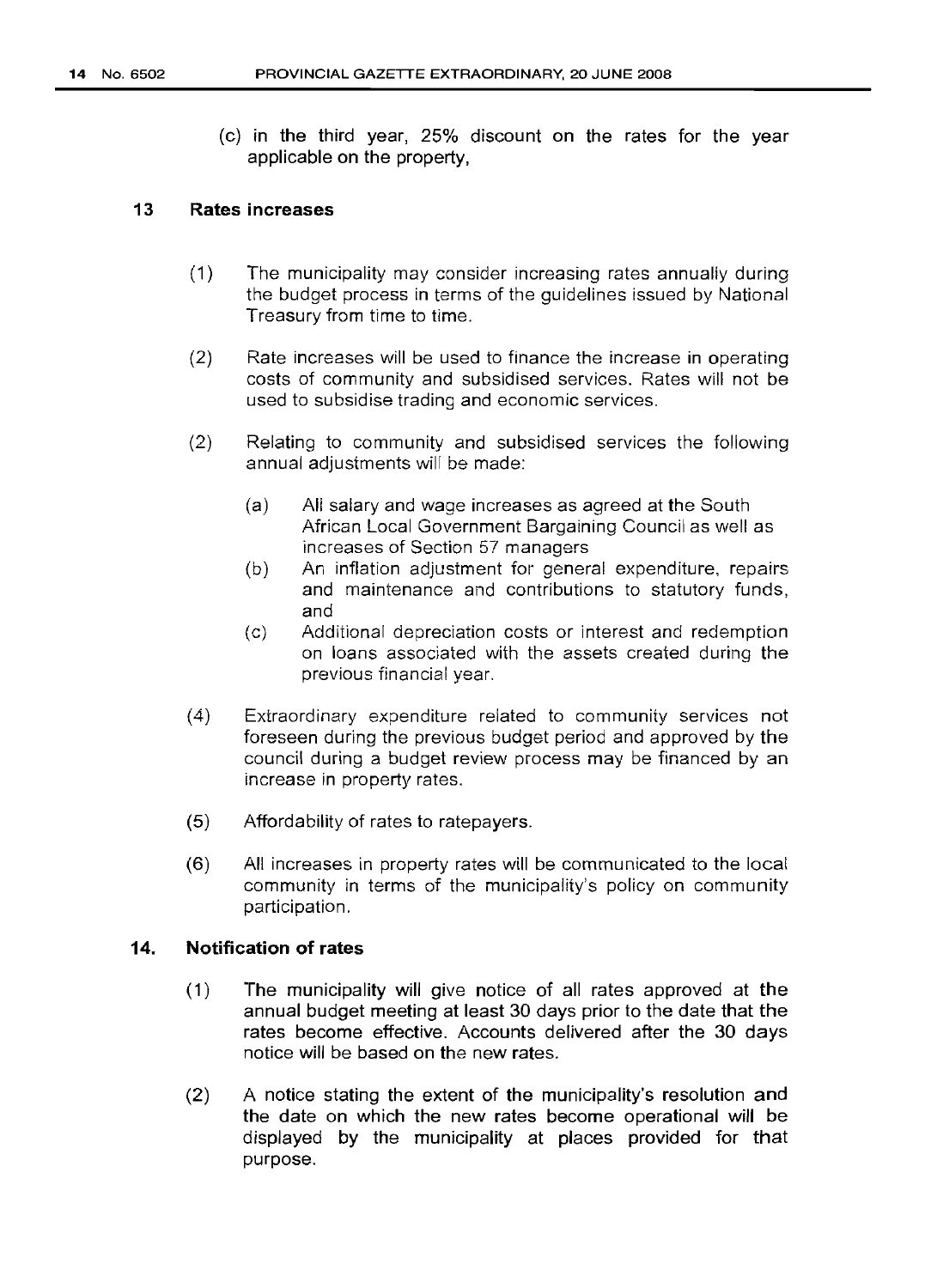# 15. Payment of rates

- (1) Ratepayers may choose between paying rates annually in one instalment on or before 30 September or in twelve equal instalments on or before the seventh day of the month following the month in which it becomes payable.
- (2) If the owner of property that is rateable, notifies the municipal manager or his/her nominee not later than 31 May in any financial year, or such later date in such financial year as may be determined by the municipal manager or his/her nominee that he/she wishes to pay all rates in respect of such property in instalments, such owner shall be entitled to pay all rates in the subsequent financial year and each subsequent financial year in twelve instalments until such notice is withdrawn by him/her in a similar manner.
- (3) Interest on arrears of rates, whether payable on or before 30 September or in equal monthly instalments, shall be calculated in accordance with the interest rate as determined by the Minister for Provincial and Local Government.
- (4) If a property owner, who is responsible for the payment of property rates in terms of this policy, fails to pay such rates in the prescribed manner, it will be recovered from him/her in accordance with the provisions of the Credit Control, Debt Collection and indigent policy of the Municipality.
- (5) Arrears of rates shall be recovered from tenants, occupiers and agents of the owner, in terms of section 28 and 29 of the Act.
	- 5.1 (a) If an amount due for rates levied in respect of a property is unpaid by the owner of the property after the date determined, the municipality will recover the amount in whole or in part from the tenant or occupier of the property, despite any contractual obligation between the tenant and the owner. The municipality will only recover the outstanding rates from the tenant or occupier after a written notice has been served to the tenant or occupier.
		- (b) The amount that the municipality will recover from the tenant or occupier will be limited to the amount of the rent or other money due and payable, but not yet paid by the tenant or occupier to the owner of the property. The tenant or occupier must set off any amount recovered from them by the municipality against any money owed to the owner.
		- (c) The tenant or occupier of a property will on request of the municipality, furnish the municipality with a written statement specifying all payments to be made by the tenant or occupier to the owner of the property for rent or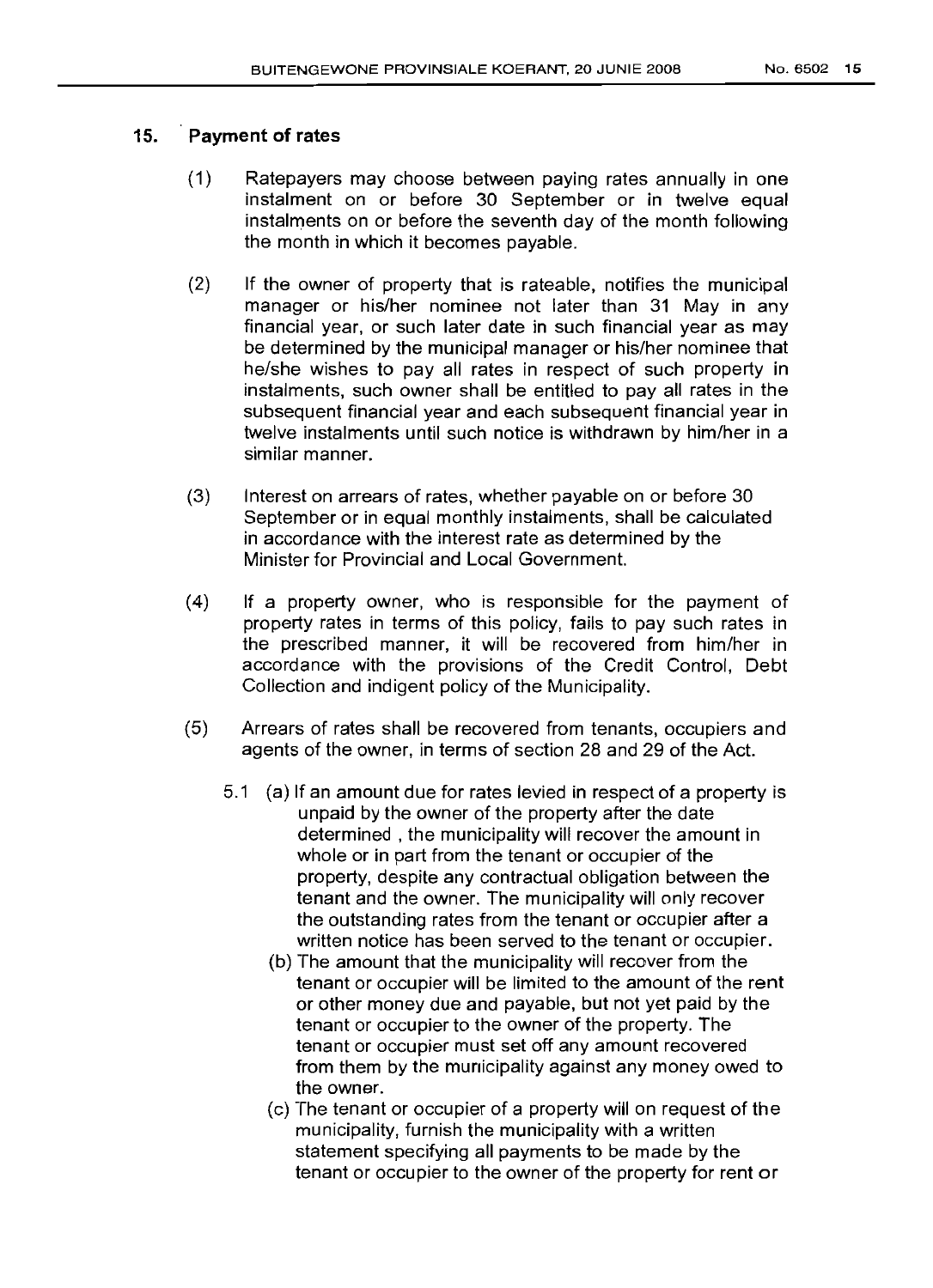other money payable on the property during a period as may be determined by the municipality.

- 5.2 (a) If an amount due for rates levied in respect of a property is unpaid by the owner of the property after the date determined, the municipality will recover the amount in whole or in part from the agent of the owner. The municipality will only recover the outstanding rates from the agent after a written notice has been served to the agent.
	- (b) The amount that the municipality will recover from the agent will be limited to the amount of any rent or other money received by the agent on behalf of the owner, less any commission due to the agent.
	- (c) The agent, will on request of the municipality, furnish the municipality with a written statement specifying all payments for rent on the property and any money received by the agent on behalf of the owner during a period as may be determined by the municipality.
- (6) Where the rates levied on a particular property have been incorrectly determined, whether because of an error or omission on the part of the municipality or false information provided by the property owner concerned or a contravention of the permitted use to which the property concerned may be put, the rates payable shall be appropriately adjusted for the period extending from the date on which the error or omission is detected back to the date on which rates were first levied in terms of the current valuation roll.
- (7) In addition, where the error occurred because of false information provided by the property owner or as a result of a contravention of the permitted use of the property concerned, interest on the unpaid portion of the adjusted rates payable shall be levied at the maximum rate permitted by prevailing legislation.

#### 16. Short title

This by-law is called the rates by-law of the Moses Kotane Local Municipality.

#### 17. Commencement

This by-law comes into force and effect on 1 July 2008.